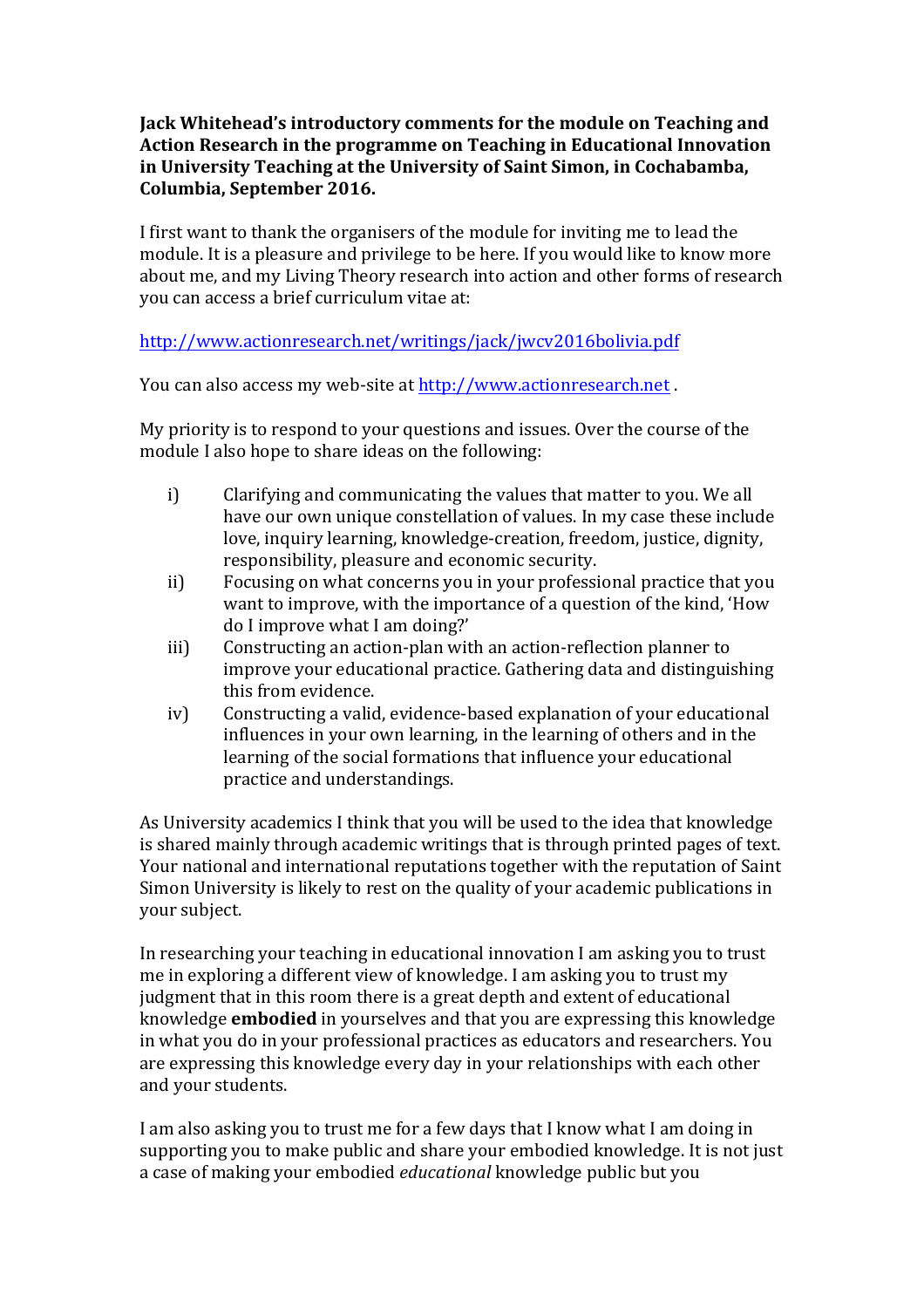researching into the educational influence it is having in your own learning, the learning of others and social formations to improve it and to test the validity of your knowledge and claims to know your practice

Rather than giving priority to your reading of other peoples ideas (including my own) I shall focus on a process of researching into your own practice, that includes action research, self-study, narrative inquiry and autoethnography, as you express and make public your embodied, educational knowledge. I shall be encouraging you to talk with each other about your values, about what you wish to do to improve your practice. I shall be asking you to bring and share evidence with each other about the educational influences you have having in your own learning, in the learning of others and in the learning of the social formations within which we live and work.

My intention is to help you to enhance the reputation of your University through the knowledge you are creating and sharing by bringing the innovative approaches of some forms of action research and Living Theory research into your pedagogy and research. I am hoping to encourage you to work at your knowledge-creation so that you can share it at the  $1<sup>st</sup>$  Global Assembly for Knowledge Democracy in Cartagena on the  $16<sup>th</sup>$  June 2017 and in the Action Research Network of the Americas (ARNA) Conference on Participation and Democratization of Knowledge: New Convergences for Reconciliation in Cartagena on June 12-16, 2017. See

http://www.actionresearch.net/writings/brief.pdf for the Brief and Call for Participation in English and

http://www.actionresearch.net/writings/arna/ARNA2017briefspanish.pdf for the Brief and Call for Participation in Spanish.

The success of the module will depend on the questions you are asking and on our responses that help you in your professional learning and in creating your explanations of your educational influences in learning.

My email is jack@actionresearch.net and I do encourage you to let me know your questions and the issues you would like to discuss.

Most of the learning will be cooperative in the sense that we will be learning from and with each other. I shall be bringing to you resources from around the world that should help you to locate the global significance of **making public your own knowledge.** I am hoping that everyone will be sharing their own values with your intercultural understandings that distinguish the Bolivian historical and cultural influences in your own practice. You will hear me stressing the importance of clarifying and communicating the meanings of the expression of your **embodied values** that distinguish your practice as educational. When I refer to values I am meaning what really matters to you, in vour life and work as an educational practitioner and researcher **that carries hope for the flourishing of humanity**. Because of the importance of these values as explanatory principles in your educational influence, I intend focus on your expression of values in practice in all our sessions. Because of their importance I shall begin by asking you to spend some 10 minutes that is 5